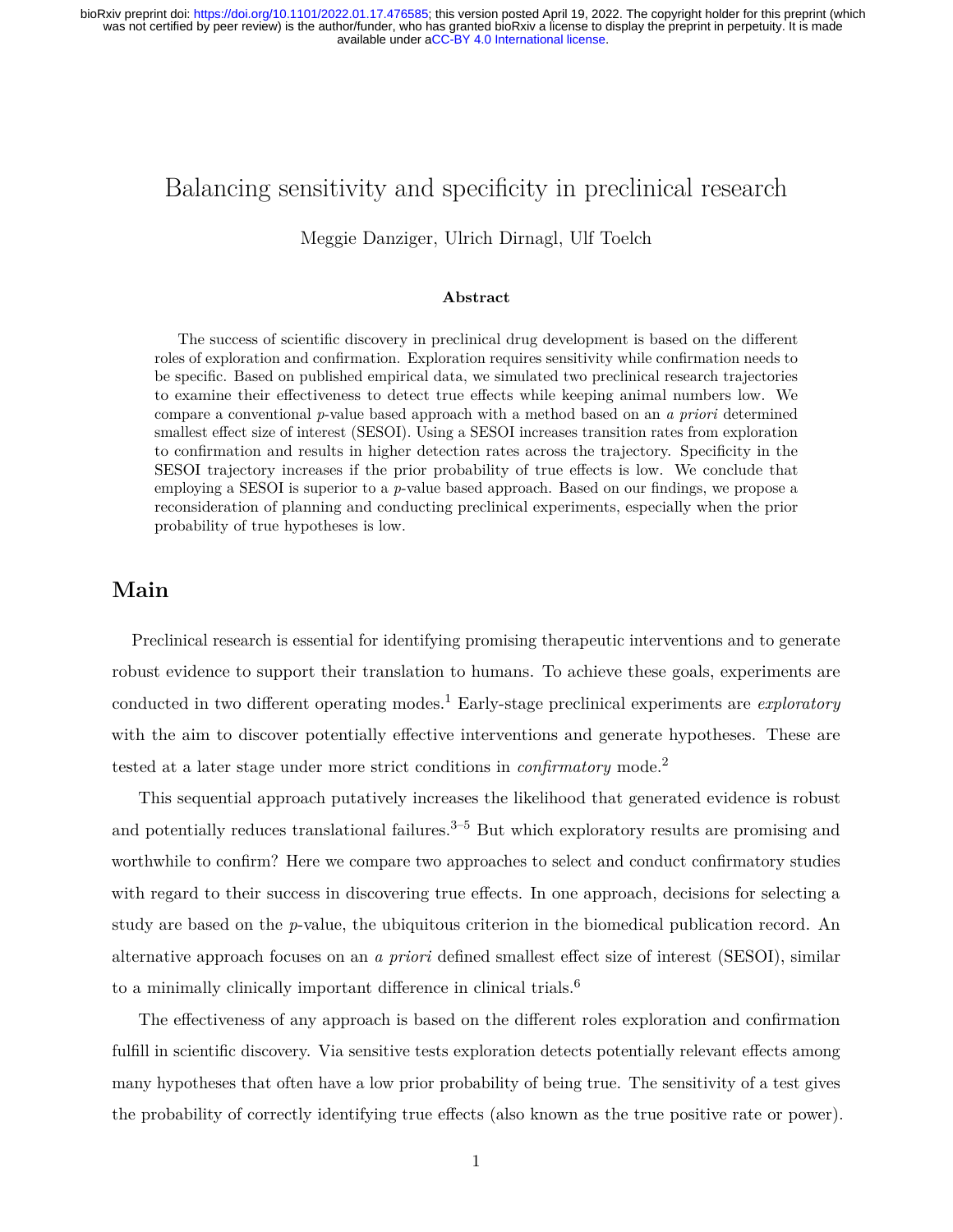As more sensitive criteria invite more false positive results, confirmation must aim at reducing false positives to ensure that only true effects are carried forward to subsequent testing. Specificity, on the other hand, is the ability of a test to correctly reject null effects. The complement of sensitivity is the false negative rate, i.e., the more sensitive a test is the fewer true effects are missed. Likewise, the false positive rate is complementary to specificity. In the null hypothesis significance testing (NHST) framework, for example, the specificity is 95 %, if we allow a false positive rate of 5 % under the assumption that the null hypothesis is true. In any screening process, sensitivity and specificity have to be weighed against each other<sup>7</sup> as the two are inversely linked, i.e., raising sensitivity entails a drop in specificity and vice versa.<sup>8</sup> To complicate matters, ethical, time, and budget constraints limit degrees of freedom in experimental design. Consequently, to prevent false negative results in exploration and to reduce false positives during confirmation, it is necessary to devise strategies to optimize these complementary goals when advancing from exploration to confirmation. Specifically, the likelihood of false negative and false positive outcomes needs to be balanced with the goal to minimize the number of animals needed.

To this end, we simulated two preclinical research trajectories each comprising an exploratory study and a subsequent confirmatory study (Fig. [1a](#page-2-0)). We based our simulations on a published effect size distribution derived from empirical research<sup>9</sup> (Fig. [1b](#page-2-0)). After an initial exploratory study using a two-sided two-sample Welch's *t*-test, a decision criterion selected experiments to advance from exploratory to confirmatory mode. One trajectory (Standard) employed the conventional significance threshold ( $\alpha = .05$ ) for this decision. The second trajectory (SESOI) used a more lenient threshold based on an *a priori* defined smallest effect size of interest. For this, we estimated the effect size of each exploratory study and its 95 % confidence interval (CI). We examined whether this CI covered our SESOI (Hedges' *g* of 0.5 and 1.0, respectively). Importantly, we did not consider significance, thus, with this method significant and non-significant results were carried forward to confirmation.

We compared the two trajectories with regard to how well they meet the complementary goals of exploration and confirmation. Specifically, we were interested in the number of studies that transition from exploration to confirmation, the number of animals needed in confirmation as well as the false negative rate (FNR), false positive rate (FPR), positive predictive value (PPV) and negative predictive value (NPV).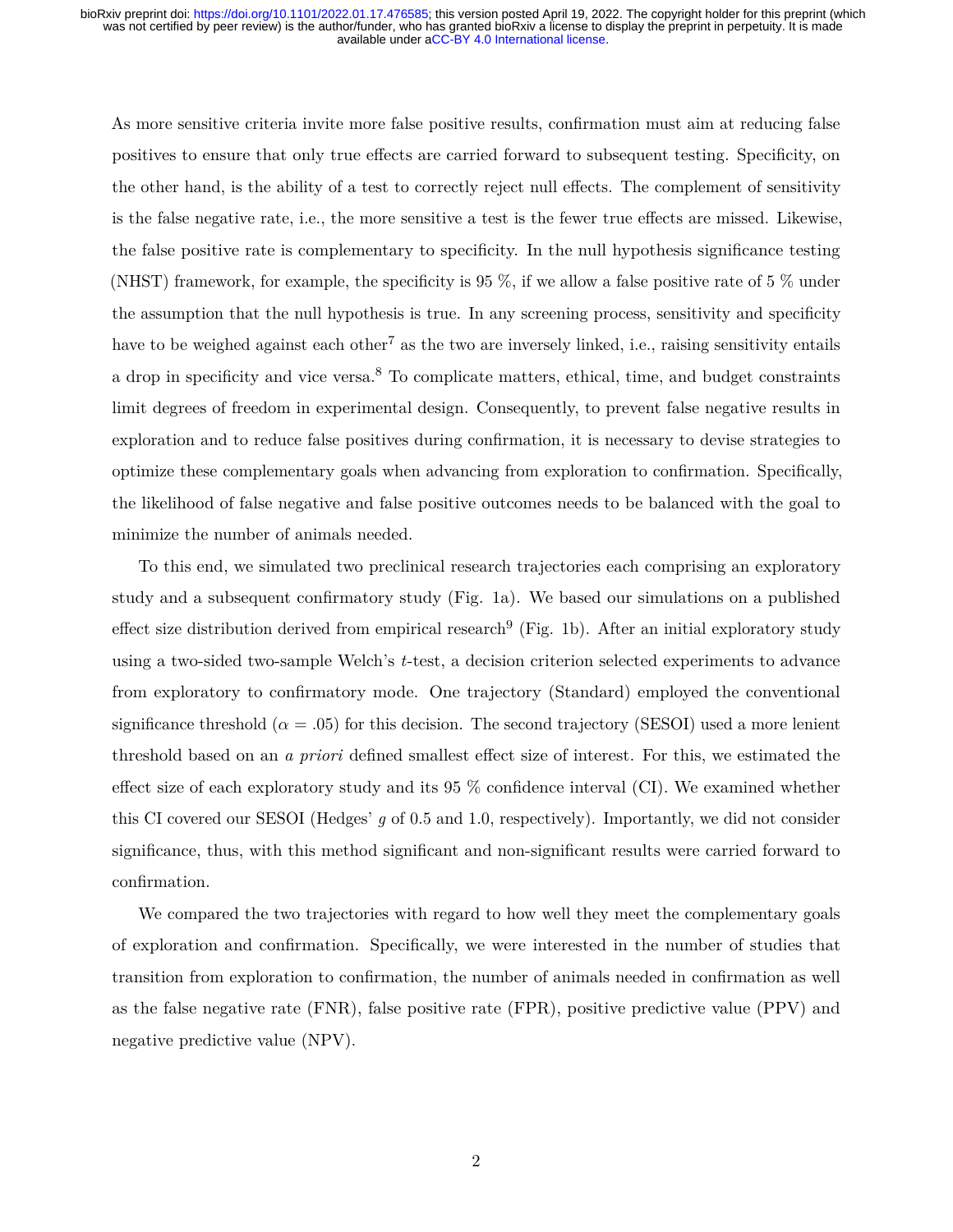

<span id="page-2-0"></span>Figure 1: **Preclinical research trajectory and transition rates. a**, Along the trajectory, two decisions have to be made. DECISION 1: Which experiments should move from exploration to confirmation? DECISION 2: How should the sample size for a confirmatory study (i.e. within-lab replication) be estimated? The yellow and blue panels display the decision criteria and approaches to estimate the sample size along the two tajectories that were compared in this study (yellow  $=$  Standard; blue  $=$ SESOI). **b**, Distribution of empirical effect sizes ( $n = 2729$ ) extracted from Bonapersona et al., 2021. **c-e**, Exploratory effect sizes ( $n = 9958$ , values > 10 were removed for better display). The shaded bars show the effect sizes that were detected using one of the two decision criteria. **c**, Yellow shaded bars indicate those effect sizes that were identified for confirmation using the conventional significance threshold (*α* = .05). **d**, Dark blue shaded bars indicate effect sizes that were selected using a SESOI of 0.5. **e**, Light blue shaded bars indicate effect sizes that were selected using a SESOI of 1.0.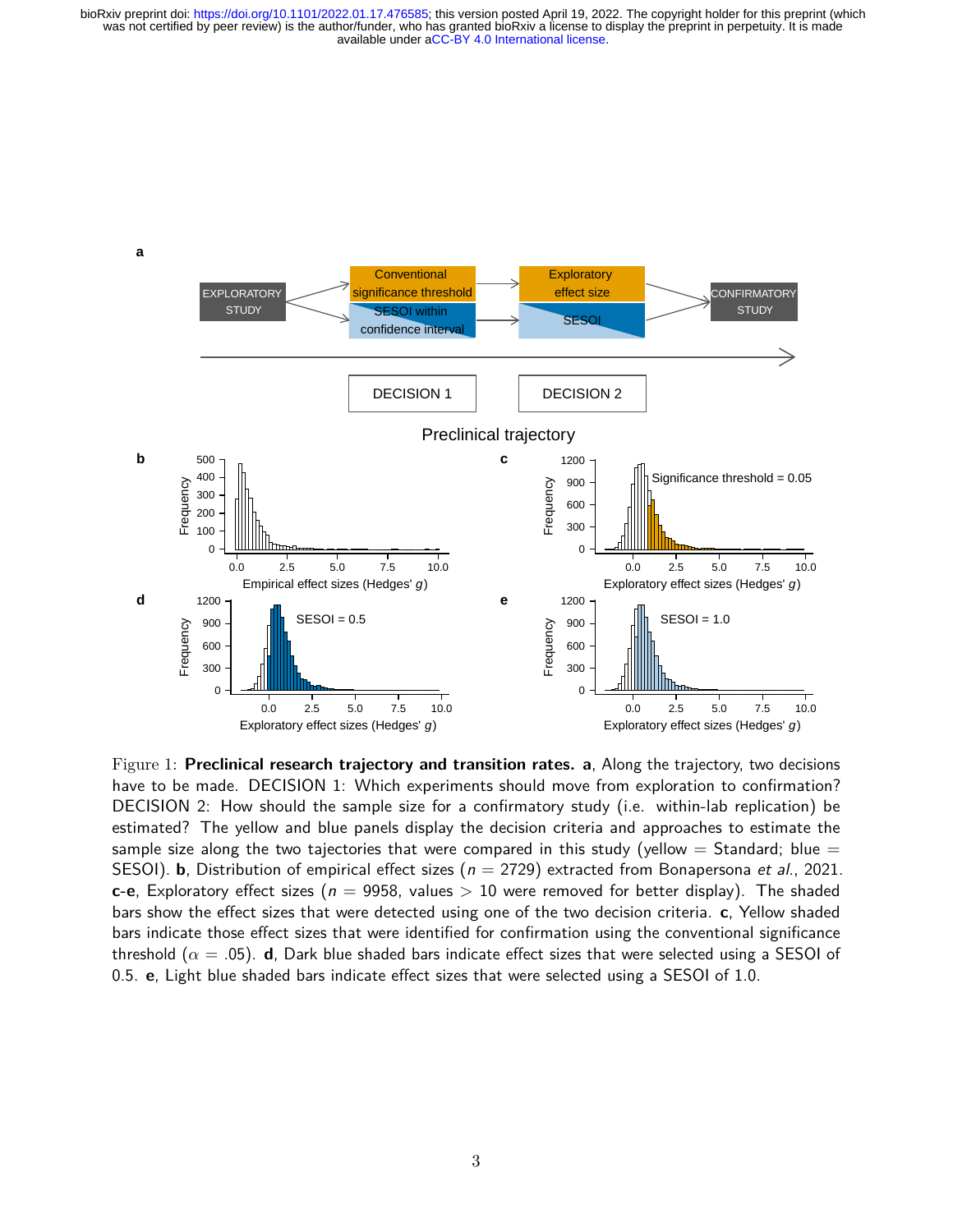## **Results**

## **Transition rates from exploration to confirmation**

Of the 10000 simulated exploratory studies, more experiments were selected for transition to the confirmatory phase in the SESOI trajectory compared to the Standard trajectory (SESOI 0.5: 9465, SESOI 1.0: 7485, Standard: 3311). Of the selected experiments, we removed those that had exploratory effect sizes  $\lt 0$ . We consider the scenario that such effects would be further investigated highly unlikely. Thus, in the SESOI trajectory  $8333$  (SESOI = 0.5) and  $7485$  (SESOI = 1.0) experiments transitioned to confirmation whereas 3272 experiments proceeded in the Standard trajectory (Fig. [1c](#page-2-0)–e). Importantly, we compared how reliably each of the two trajectories detected effects of a given size. As reference effect sizes, we chose 0.5 and 1.0. to be our effect sizes of interest. Among the 10000 sampled effect sizes that we used for our simulation, 5036 were  $\geq 0.5$  and 2359 were  $\geq 1.0$ . Of those, 4864 and 2346 were detected using a SESOI of 0.5 and 1.0, respectively. Using a significance threshold of  $\alpha = 0.05$  resulted in 2882 and 1975 correctly identified effects. The transition rates demonstrate that the significance threshold risks to discard potentially meaningful effects at early stages of discovery (Fig. [2a](#page-4-0)). The SESOI criterion reduced false negatives compared to the conventional significance threshold, but at the same time made much more confirmatory studies necessary.

### **Sample size calculation for confirmation**

In a subsequent step, we estimated the sample size for a confirmatory study. In the Standard trajectory this was done via a power analysis using the initial exploratory effect size. The SESOI trajectory used the pre-defined SESOI that was employed as decision criterion earlier. Importantly, we set the power to detect an effect of the size of our SESOI to .50 (for more details see Methods section).

In the Standard trajectory, this resulted in small sample sizes (Standard:  $n_{rep} (M \pm SD) = 8.08$  $\pm$  4.05; Fig. [2b](#page-4-0)). In the SESOI trajectory, the number of animals varied with the SESOI that was chosen (SESOI 0.5:  $n_{rep} = 23$ , SESOI 1.0:  $n_{rep} = 7$ ; Fig. [2b](#page-4-0)). The small numbers in the Standard trajectory reflect the large exploratory effect sizes that passed on to confirmation and formed the basis for confirmatory sample size estimation (Fig. [1c](#page-2-0)).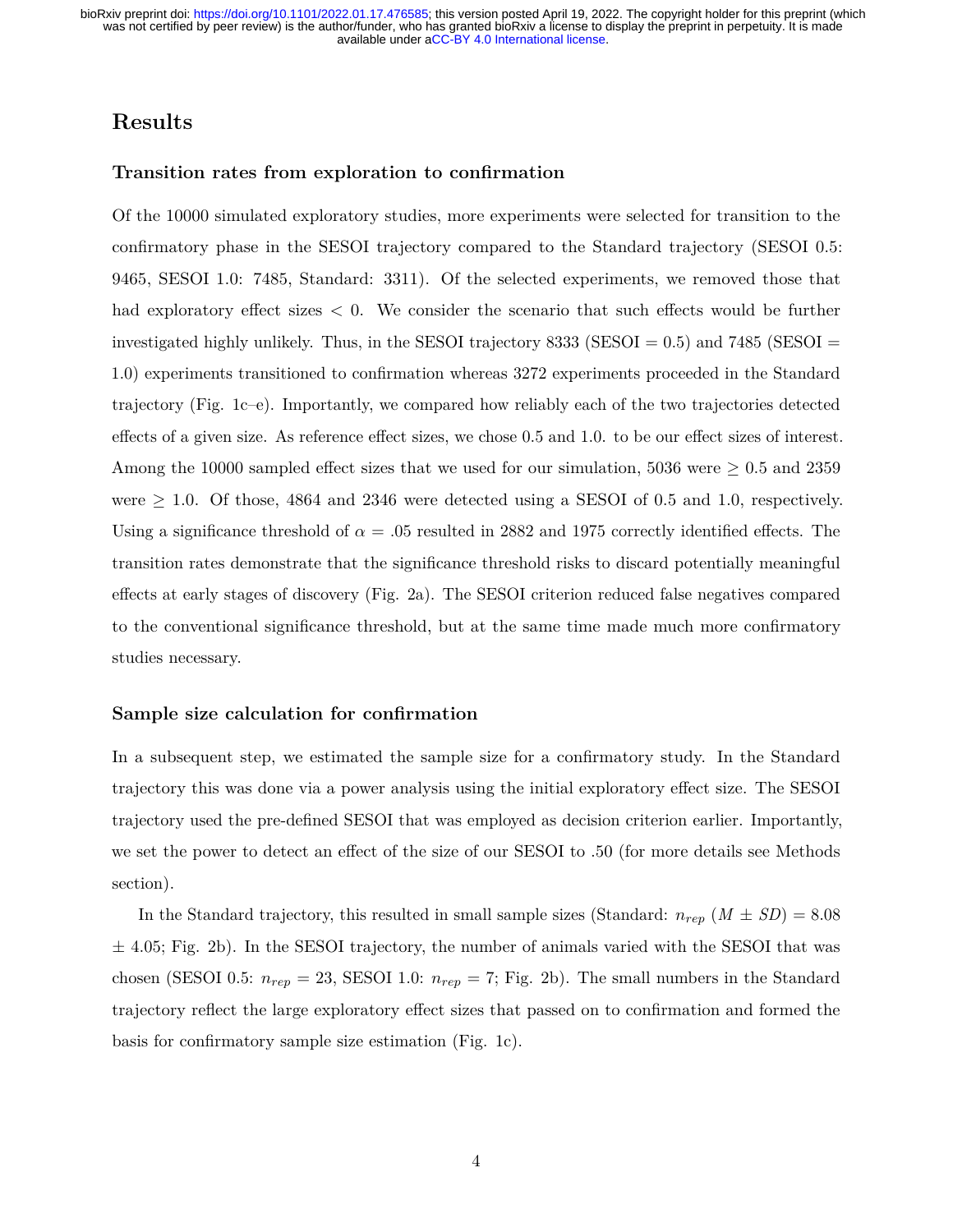

<span id="page-4-0"></span>Figure 2: **Sample sizes in confirmation and significant effect sizes after replication. a**, Underlying effect sizes that were not detected during exploration using either the conventional significance threshold  $(\alpha = .05,$  yellow shaded bars) or a SESOI of 0.5 (dark blue shaded bars). 2154 effects  $> 0.5$  were falsely eliminated when the significance criterion was employed compared to 172 if a SESOI of 0.5 was applied. **b**, Number of animals needed in the confirmatory study. In the Standard trajectory, sample sizes are low  $(n_{rep} = 8.08 \pm 4.05)$ , as they are based on large exploratory effect sizes. Error bars represent standard deviations. In case of trajectories using a SESOI, the number of animals is fixed. Using a SESOI of 0.5 results in *nrep* = 23, whereas a SESOI of 1.0 achieves a sample size comparable to those in the Standard trajectory (*nrep* = 7). All sample sizes displayed and reported in the text are the number of animals needed in each group (control and intervention). **c**, The histogram displays the distribution of sampled effect sizes (n = 9875, values *>* 5 were removed for better display), that constituted our underlying true effect sizes in the simulation. Shaded bars indicate which underlying effect sizes were detected in the two-stage process. Dark blue shaded bars represent effect sizes that were detected across the SESOI trajectory employing a SESOI of 0.5. Light blue bars represent effect sizes that were detected employing a SESOI of 1.0. Yellow shaded bars indicate effect sizes that were detected across the Standard trajectory. As the histogram illustrates, using the Standard trajectory for discovery is not efficient as it overlooks numerous potentially meaningful effects.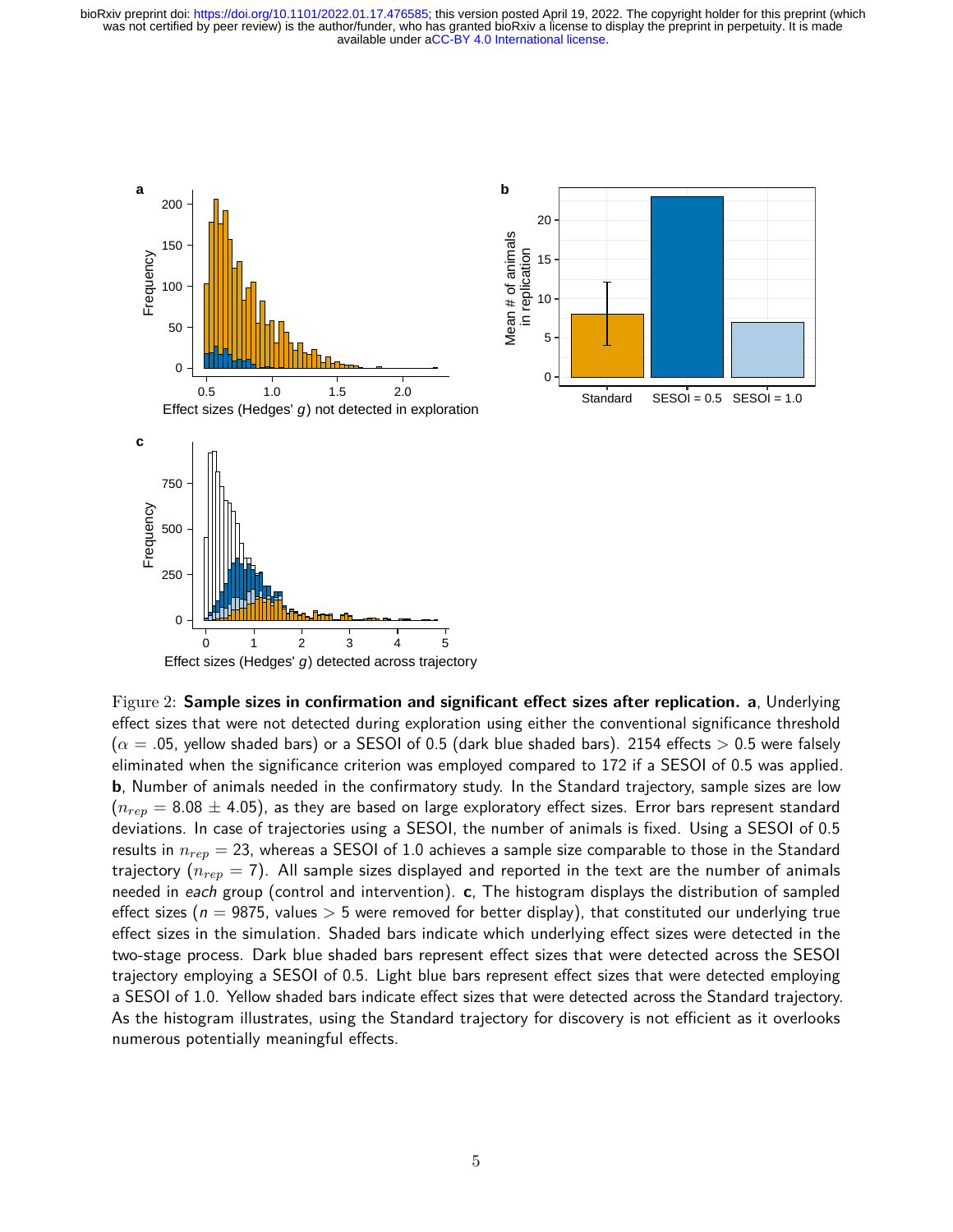## **Outcomes across trajectory**

To estimate discovery success, we calculated the positive predictive value (PPV), negative predictive value (NPV), false positive rate (FPR), and false negative rate (FNR) across both trajectories. The PPV of a study is the post-study probability that a positive finding which is based on statistical significance reflects a true effect.<sup>10</sup> Likewise, the negative predictive value (NPV) is the post-study probability that a negative finding reflects a null effect.<sup>8</sup> Both PPV and NPV are calculated from the prior probability (or prevalence), as well as the sensitivity and specificity of the test. In our study, the prior probability of an effect of a given size (Hedges' *g* of 0.5 and 1.0, respectively) was calculated from the empirical effect size distribution. For example, if we wanted to know the prior probability of an effect Hedges'  $g = 0.5$ , we divided the number of effects  $\geq 0.5$  by the total number of effects in the distribution. For an effect Hedges'  $g = 0.5$ , the prior probability was 0.5, for Hedges'  $q = 1.0$ , the prior probability was 0.24.



<span id="page-5-0"></span>Figure 3: **Outcomes across trajectory. a**, The positive predictive value across the trajectory is consistently higher in the Standard trajectory. **b**, The negative predictive value is higher in the SESOI trajectory, but the difference between the two trajectories decreases for larger SESOI. **c**, The false positive rate across the trajectory is better controlled in the Standard trajectory. **d**, The false negative rate across the trajectory is much higher in the Standard trajectory but decreases as SESOI increases.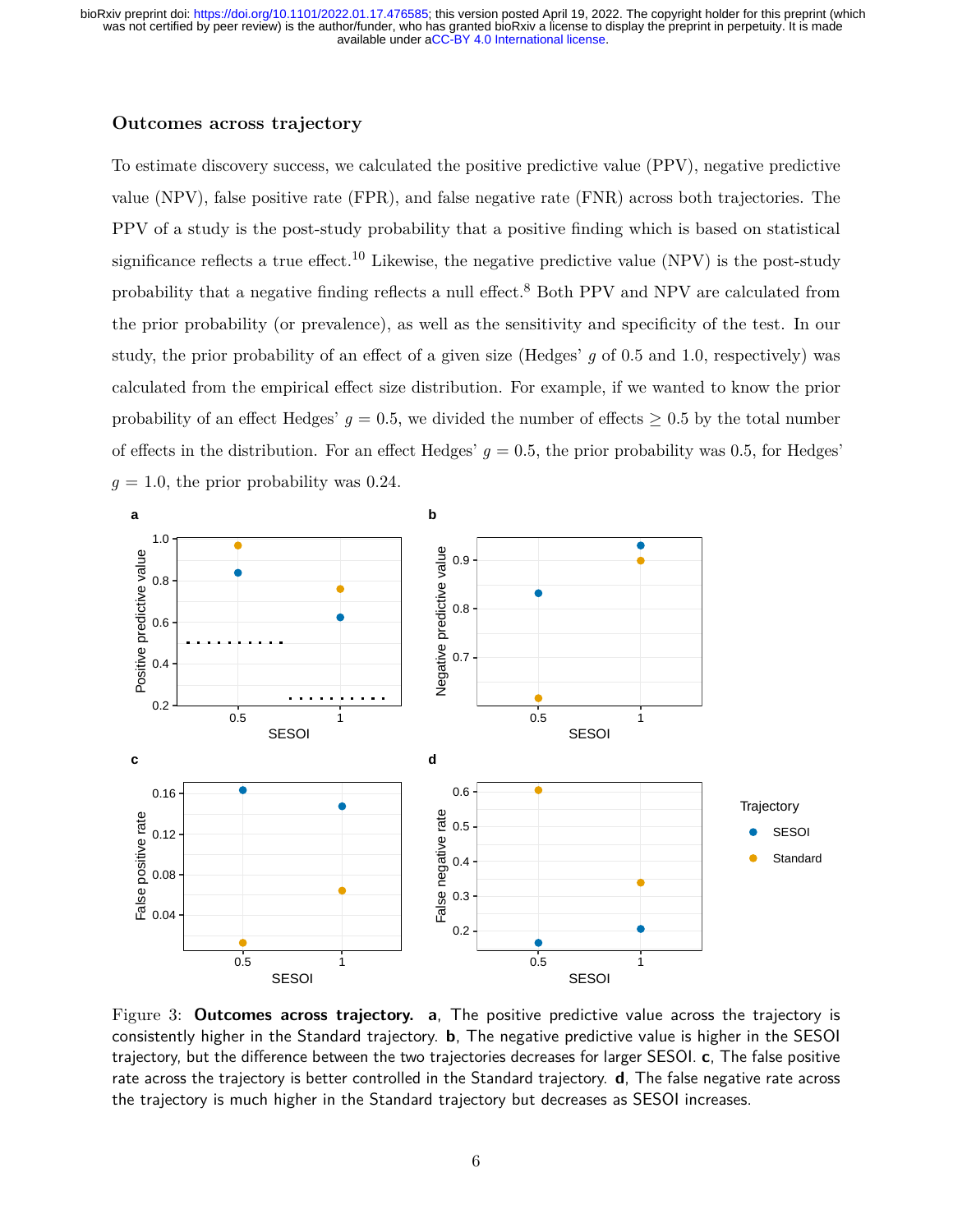As Fig. [2c](#page-4-0) and Fig. [3](#page-5-0) illustrate, the two trajectories exhibit distinct strengths. The Standard trajectory successfully weeds out effects smaller than 0.5 and 1.0, but detects less than half and two thirds of the relevant effect sizes, respectively. Vice versa for the SESOI trajectory which successfully identifies relevant effect sizes, but is less specific. The PPV reaches higher levels across the Standard trajectory (Standard 0.5: 0.97, Standard 1.0: 0.76) compared to the SESOI trajectory (SESOI 0.5: 0.84, SESOI 1.0: 0.62; Fig. [3a](#page-5-0)). This means that among the significant results after the two-stage process a higher proportion reflects a true effect in the Standard trajectory. The NPV favored the SESOI trajectory over the Standard trajectory, particularly for lower SESOI (SESOI 0.5 0.83, SESOI 1.0: 0.93; Standard 0.5: 0.62, Standard 1.0: 0.9; Fig. [3b](#page-5-0)). The FPR was consistently higher in the SESOI trajectory compared to the Standard trajectory (SESOI 0.5: 0.16, SESOI 1.0: 0.15, Standard 0.5: 0.01, Standard 1.0: 0.06; Fig. [3c](#page-5-0)). The FNR revealed the most pronounced differences between the trajectories. It was considerably lower in the SESOI trajectory for smaller SESOI (SESOI 0.5: 0.17, SESOI 1.0: 0.21, Standard 0.5: 0.61, Standard 1.0: 0.34; Fig. [3d](#page-5-0)).

## **Resource reallocation from SESOI to Standard trajectory**

The results regarding the FNR across the trajectory raised the question whether we would be able to increase sensitivity in the Standard trajectory if we reallocated the resources used in the SESOI trajectory. Specifically, if we took the total amount of experimental units (EU) used in the SESOI trajectory (given a SESOI of 0.5 this would amount to 10 EU  $*$  2 [groups]  $*$  10000 [studies] in exploration + 23 EU  $*$  2 [groups]  $*$  8333 [studies] in confirmation), we could run 10000 exploratory studies with 30 EU in *each* group in the Standard trajectory. How would an increased sample size at this early stage change the PPV, NPV, FPR, and FNR? We compared outcomes across the two-stage SESOI and Standard trajectories with outcomes of the 30 EU exploratory study in Standard trajectory. As displayed in Fig. [4a](#page-7-0), an increase in initial sample size benefits the sensitivity indicated by a sharp drop in false negatives (FNR: 0.13) and an elevated NPV (NPV: 0.86). However, this comes at the cost of a higher FPR (FPR: 0.18) and a decreased PPV (PPV: 0.83).

### **Pessimistic effect size distribution**

In addition to the simulation based on the effect size distribution by Bonapersona *et al.*,  $(2021)$ , <sup>9</sup> we ran the simulation also with a more pessimistic published effect size distribution<sup>11</sup> (Fig. [4b](#page-7-0)). The main difference is that this distribution contains negative effect sizes and that the prior probabilities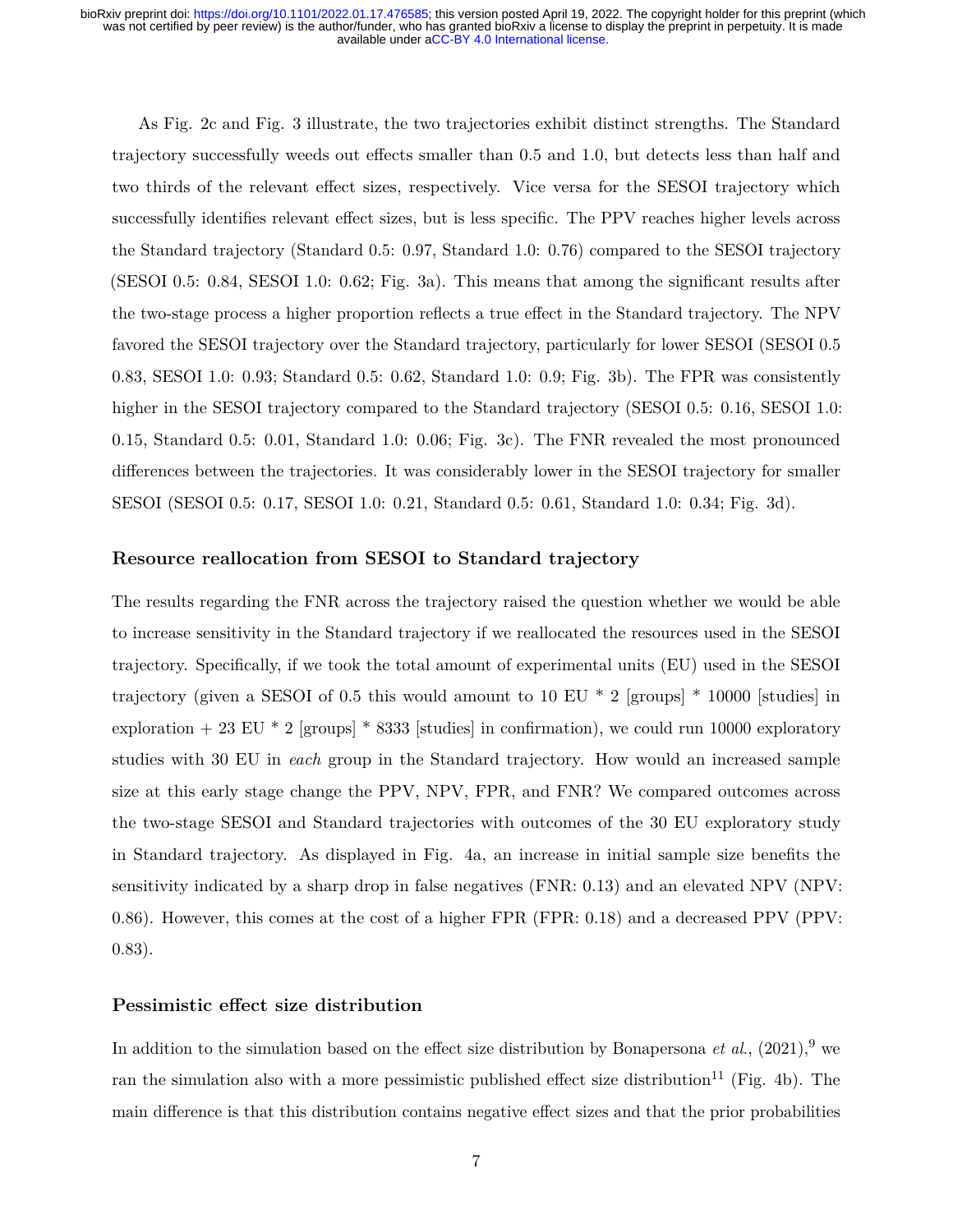

<span id="page-7-0"></span>Figure 4: **Outcomes of resource reallocation and significant effect sizes after replication for pessimistic effect size distribution. a, b,** Distribution of empirical effect sizes ( $n = 336$ ) extracted from Carneiro et al., 2018. **c**, The histogram displays the distribution of sampled effect sizes ( $n =$ 10000), that constituted our underlying true effect sizes in the simulation. Shaded bars indicate which underlying effect sizes were detected in the two-stage process (SESOI  $= 0.5$ : dark blue shaded bars,  $SESOI = 1.0$ : light blue shaded bars, Standard: yellow shaded bars). As the histogram illustrates, the Standard trajectory does not successfully identify relevant effects.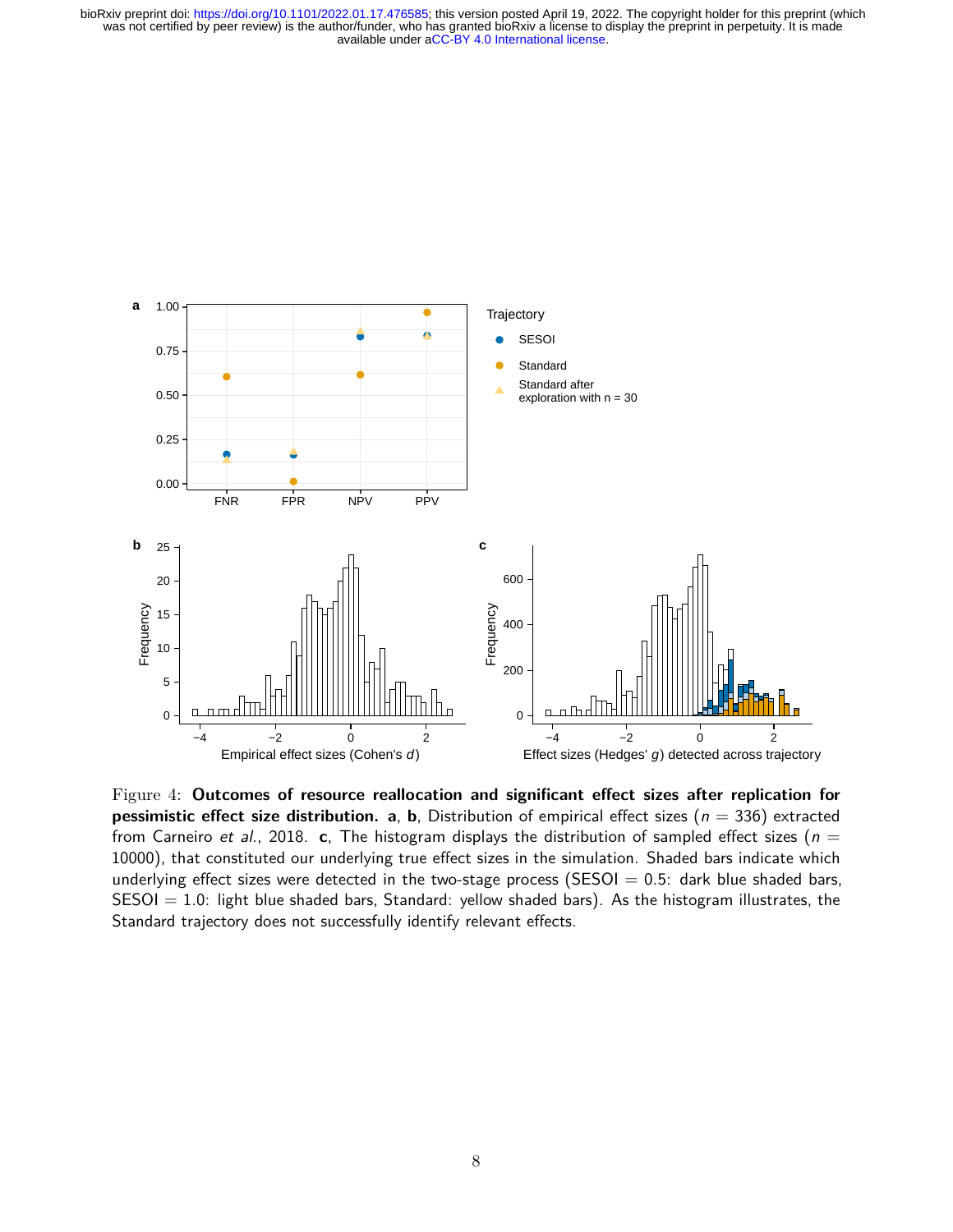for an effect of 0.5 and 1.0 are considerably lower (Hedges'  $g = 0.5$ : 0.17, Hedges'  $g = 1.0$ : 0.1). The SESOI trajectory is more sensitive and successfully identifies relevant effect sizes compared to the Standard trajectory (Fig. [4c](#page-7-0)). The results regarding the PPV and NPV are very similar to those obtained based on the Bonapersona distribution (PPV: SESOI 0.5: 0.89, SESOI 1.0: 0.73, Standard 0.5: 0.98, Standard 1.0: 0.82; NPV: SESOI 0.5: 0.98, SESOI 1.0: 0.98, Standard 0.5: 0.9, Standard 1.0: 0.96; Fig. [5a](#page-8-0)-b). However, in the pessimistic scenario, the SESOI trajectory performs considerably better with regard to the FPR (SESOI 0.5: 0.02, SESOI 1.0: 0.03; Fig. [5c](#page-8-0)) although the FPR is still slightly lower in the Standard trajectory (Standard 0.5: 0.002, Standard 1.0: 0.02). The FNR remains concerningly high in the Standard trajectory (Standard 0.5: 0.53, Standard 1.0: 0.32; Fig. [5d](#page-8-0)), whereas in the SESOI trajectory it is decreased compared to the Bonapersona distribution (SESOI 0.5: 0.12, SESOI 1.0: 0.16). Transition rates and sample sizes in confirmation are displayed in Fig. S12.



<span id="page-8-0"></span>Figure 5: **Outcomes across trajectory based on pessimistic effect size distribution. a**, The positive predictive value across the trajectory is consistently higher in the Standard trajectory. **b**, The negative predictive value is higher in the SESOI trajectory. **c**, The false positive rate across the trajectory is well controlled in both trajectories. **d**, The false negative rate is much lower in the SESOI trajectory. Across the Standard trajectory, more than half (SESOI  $= 0.5$ ) and one third (SESOI  $= 1.0$ ) of the relevant effect sizes are missed, respectively.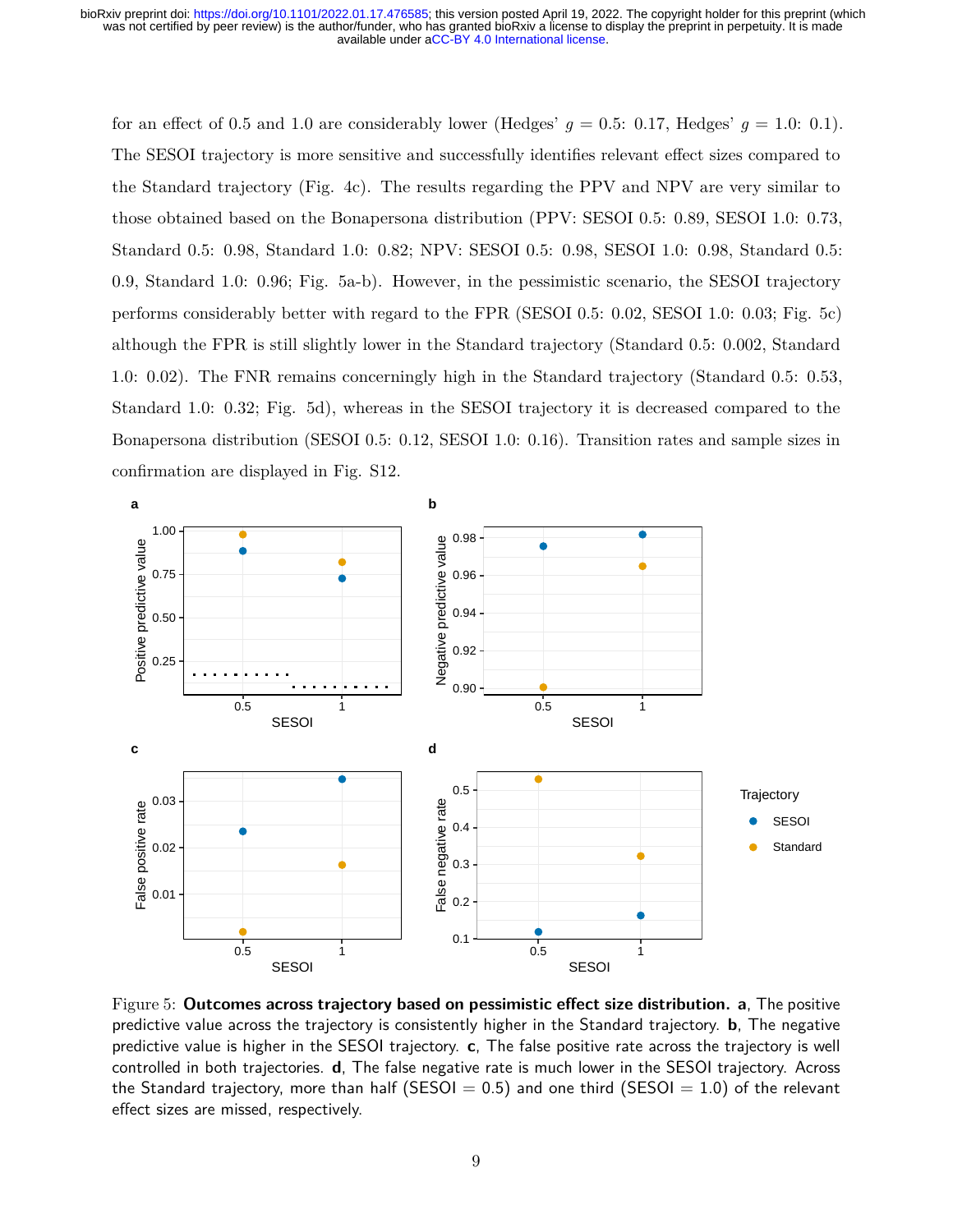## **Discussion**

Overall, our simulation shows that current practice reflected by the Standard trajectory does not meet the complementary goals of exploration and confirmation along a preclinical research trajectory. In the Standard trajectory, the switch from exploratory to confirmatory mode eliminates numerous potentially meaningful effects. A more lenient significance threshold  $(\alpha = 0.1)$  elevated the number of studies that proceeded to confirmation (Fig. S10). However, not to an extent that appreciably impacted the PPV and NPV (Fig. S11). The same holds for a slight decrease/increase of the initial sample size (Fig. S4–S5). When we tested a more pessimistic published effect size distribution results were preserved (Fig. [5\)](#page-8-0). Overall, the decision criterion used to decide whether to transition to confirmation has been shown to be more impactful than the approach for confirmatory sample size estimation (Fig. S9). In light of our findings, we advise a reconsideration of planning and conducting experiments in early-stage preclinical research.

Whereas the Standard trajectory excels in specificity as indicated by a low FPR and reflected by a high PPV, its low sensitivity should cause concern. Upon exploration, a considerable number of potentially meaningful effects is eliminated (Fig. [2a](#page-4-0)). Unlike in our simulation, in real life we cannot know how many meaningful effects were falsely discarded. The costs of false negatives are therefore difficult to quantify. This might explain why preventing false positives is often a greater concern for researchers. However, as Kane and Kimmelman,  $(2021)^8$  point out, false negatives are just as important to consider. The focus needs to shift towards more sensitive screening strategies to prevent false negatives, especially in research areas that have yielded few advances with regard to effective treatments.3,12–16

Low sensitivity in the Standard trajectory could be remedied by using more animals in the exploratory study (Fig. 4a). However, that might undermine the tentative nature of exploration. Furthermore, conducting an additional confirmatory study (as in the two-stage SESOI trajectory) does not only allow to increase reliability but also enables a gradual refinement of experimental design using measures like randomization and blinding to reduce bias.<sup>5,17</sup>

Our results underscore the need for a systematic estimation of true effects using sensitive screening strategies. We therefore propose to proceed following these steps when embarking on an investigation: 1. Choose a SESOI. The rationale for the choice of a SESOI should be transparently reported and can be based on various considerations, like feasibility given practical constraints or meta-analytic effect size estimates in your field.<sup>18</sup> 2. Conduct an exploratory study and apply the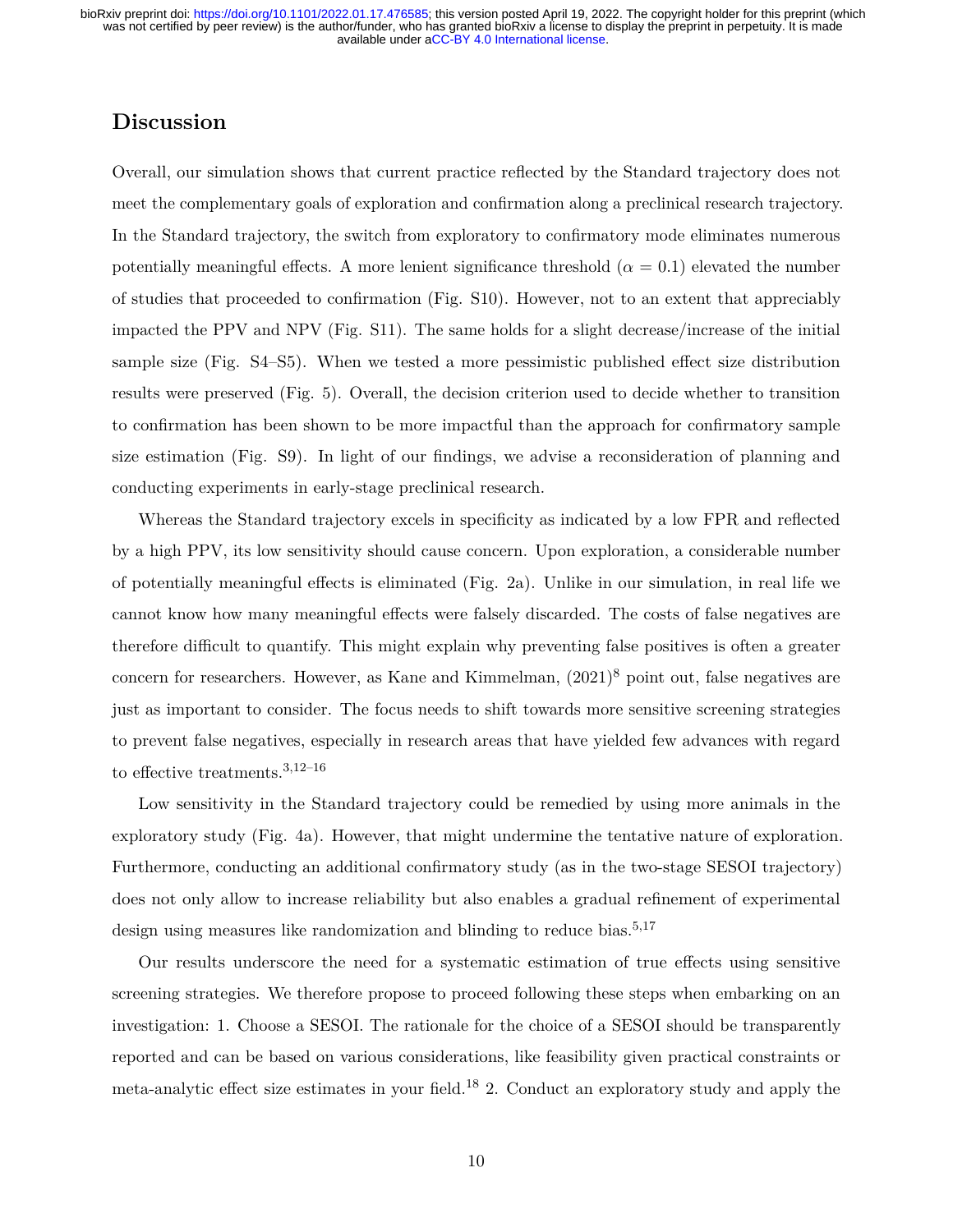pre-specified SESOI as decision criterion to decide whether to move forward to confirmation. Be aware that the width of your CI is a function of the sample size, i.e., the less animals you use, the wider the CI. The CI, in which the SESOI should fall, needs potentially be adjusted based on the reliability of the initial study (Fig. S1). This has to be done also *a priori*. 3. If the decision points to a transition to confirmatory mode, use the SESOI to calculate the confirmatory sample size with a power of .50, ideally using a one-sided test. 4. Conduct a confirmatory study. Here, we chose significance as a measure of confirmation success. However, other methods such as the estimation of effect sizes and their CI or the sceptical  $p$ -value<sup>19</sup> might be more informative.

Our results are dependent on underlying assumptions represented by the empirical effect size distributions from Bonapersona *et al*. (2021) and Carneiro *et al*. (2018). If effect sizes in a field considerably deviate from these distributions (i.e., are larger), following our recommendation might be dispensable, as the issue of low sensitivity to detect effects does not arise. Our method specifically addresses preclinical research areas that need to weigh the number of animals against the likelihood of inference errors. This is the case in fields where the prior probability of true hypotheses is low and/or if effect estimates are expected to be small. The latter applies if a new treatment is tested against a (standard of care) comparator.

Apart from the outcomes, using a SESOI for study planning comes with a crucial advantage: It requires researchers to explicitly state and motivate which effects they consider relevant. If we took the conceptual implications of null hypothesis significance testing literally, every effect  $> 0$ would be deemed meaningful. In reality, we believe, this is not the case. Researchers always need to balance their available resources against the potential benefit of an experiment. This process involves deliberations about which effect sizes are meaningful and worthwhile to confirm. However, only rarely are these considerations transparently stated. We suppose that the explicit choice of a SESOI fosters conceptual deliberations and thereby improves experimental design. In addition, a clear conception of a meaningful effect might be of benefit in the communication with regulatory authorities.

We are exploring solutions to a complex problem. We acknowledge that the solution cannot be simple and that there is no one-size-fits-all. The two trajectories compared here have different strengths and weaknesses. Thus, they might be used under different circumstances. We concede that applying a SESOI is more costly, yet our simulation shows that statistical significance even with a relaxed threshold is not a sensible criterion to screen for potentially meaningful effects during exploration. Sensitivity is an indispensable requirement for successful discovery. Thus, in fields that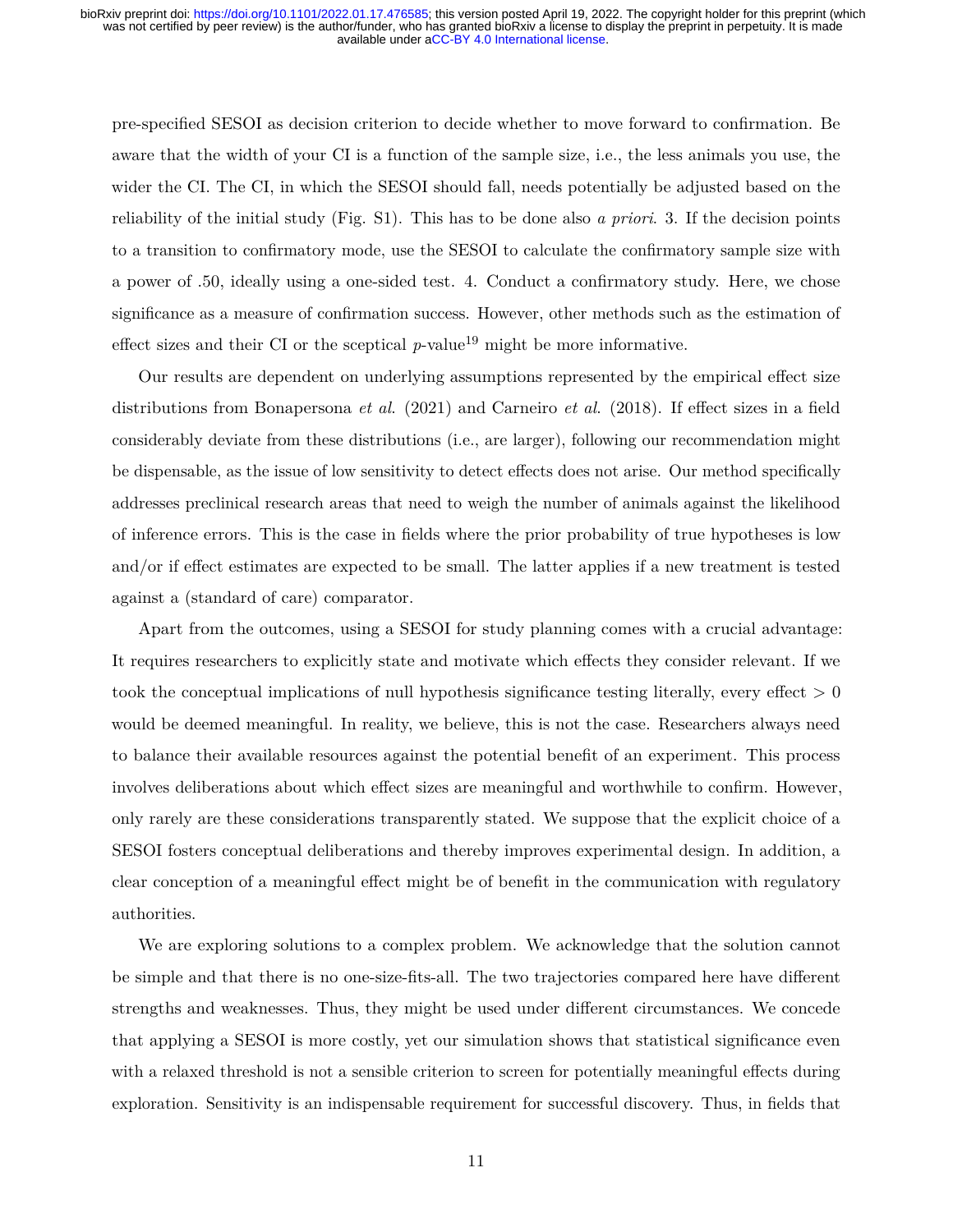have made little progress with regard to effective treatments, sensitivity should be prioritized over specificity to eventually generate patient benefit.

The method we present here is an easily applicable alternative to current practice in preclinical animal research. Optimizing decision criteria by employing a SESOI increases chances to detect true effects while keeping the number of animals at a minimum.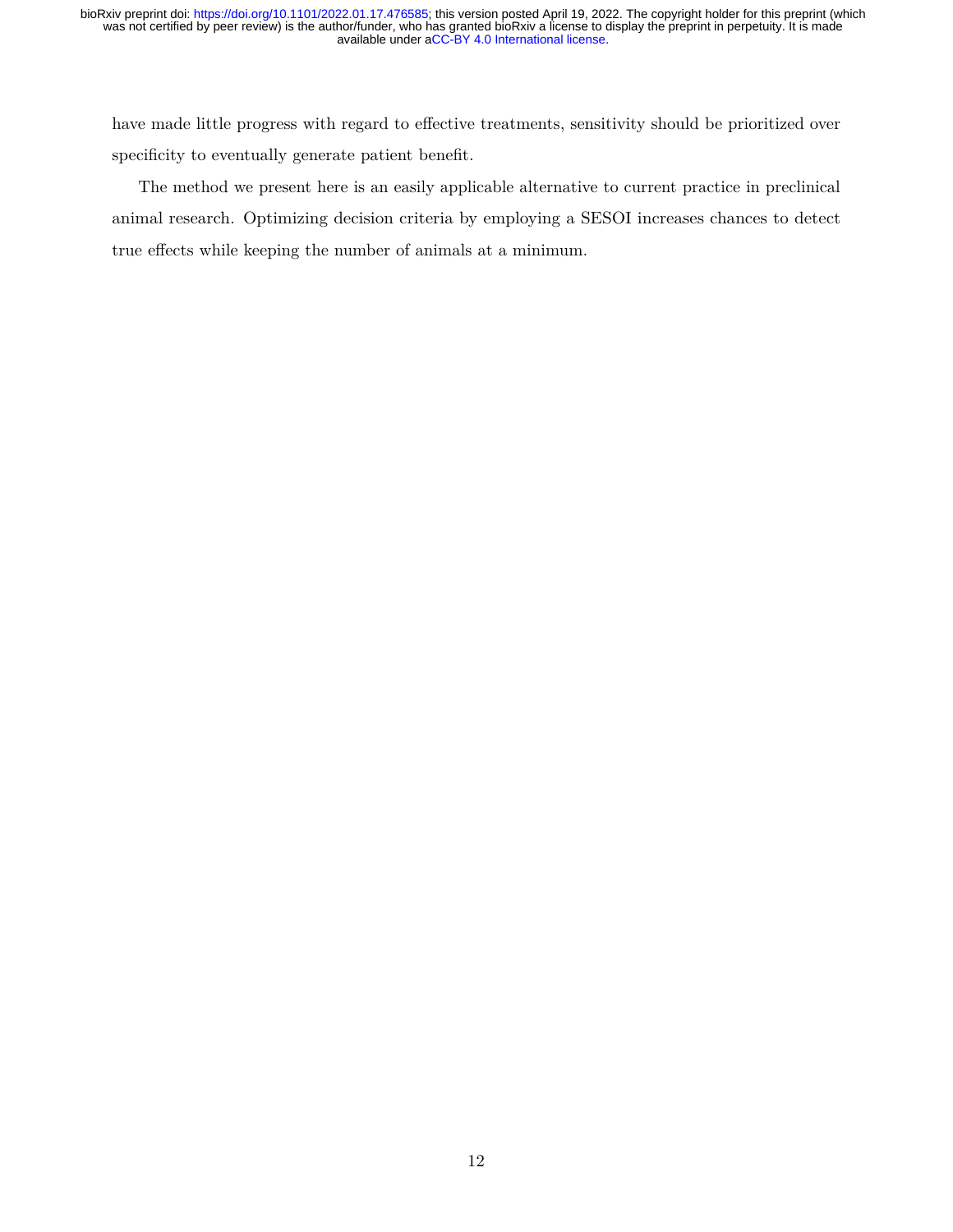## **Methods**

**Simulation.** We explored different approaches to perform preclinical animal experiments via simulations. To this end, we modeled a simplified preclinical research trajectory from the exploratory stage to the results of a confirmatory study (withinlab replication; Fig. [1a](#page-2-0)). Along the trajectory, there are different ways to increase the probability of not missing potentially meaningful effects. After an initial exploratory study, a first decision identifies experiments for replication. In our simulation, we employed two different decision criteria that indicate when one should move from the exploratory to confirmatory mode. If a decision has been made to replicate an initial study, we applied two approaches to determine the sample size for a replication study (smallest effect size of interest (SESOI) and power analysis based on the exploratory effect size), as outlined in detail below.

*Empirical effect size distribution.* Simulations were based on an empirical effect size distribution from the recently published literature.<sup>9</sup> From this distribution, we were able to calculate the prior probability of a particular effect. For example, if we wanted to know the prior probability of an effect Hedges'  $g = 0.5$ , we divided the number of effects  $\geq 0.5$  by the total number of effects in the distribution.

The distribution of effect sizes extracted from Bonapersona *et al*., (2021) contains 2738 effect sizes from the fields neuroscience and metabolism. All effect sizes are calculated as the standardized difference in means (Hedges' *g*). Effect size estimates range from 0 to 24.61, and have a median of 0.5.

As a robustness check, we ran the simulation also with a more pessimistic published effect size distribution.<sup>11</sup> The study by Carneiro *et al*., (2018) systematically examined effect sizes in the rodent fear conditioning literature. The distribution consists of 336 effect sizes calculated as the standardized mean difference (Cohen's' *d*). The effect sizes range from -4.14 to 2.6, with a median of -0.38. In our simulation, standardized mean differences were calculated as Hedges' *g*.

*Exploratory mode.* From the empirical effect size distribution, we drew 10000 samples of effect sizes from which we created 10000 study data sets. Each data set comprised data of two groups consisting of ten experimental units (EU) each drawn from a normal distribution. We chose a number of ten EUs based on reported sample sizes in preclinical studies.<sup>9,20</sup> Our simulated design mimics a comparison between two groups where one group receives an intervention and the other serves as a control group. The difference between the intervention and control group in each study data set was determined by the effect size that was drawn from the empirical effect size distribution. In that way, we ensured that our simulated data was comparable to data in the published literature in the respective fields (neuroscience and metabolism). In the simulated exploratory study, the study data sets are compared using a two-sided two-sample Welch's *t*-test. From these exploratory study results, we extracted *p*-values, exploratory effect size estimates, and their 95 % confidence intervals (CI). We then employed two different criteria based on the *p*-value or 95 % CI, respectively, to decide whether to continue to confirmatory mode.

*Decision criteria to proceed to confirmation.* The first decision criterion employed the conventional significance threshold (*α* = .05) to decide whether to replicate an exploratory study. If a *p*-value extracted from a two-sided two-sample Welch's *t*-test was  $\leq$  0.05 and the exploratory effect size was  $>$  0, this study proceeded to confirmation. If not, the trajectory was terminated after the exploratory study. We chose this decision criterion as our reference, as this is what we consider to be current practice.

As an alternative to this approach, we propose to set a smallest effect size of interest (SESOI) and examine whether the 95 % CI around the exploratory effect size estimate covers this SESOI. A SESOI is the effect size that the researcher based their domain knowledge and given practical constraints considers biologically and clinically meaningful.<sup>18</sup> Our proposed method is similar to a non-inferiority test. In our case the null hypothesis stated that the exploratory study identified an effect that is inferior to our pre-defined SESOI. If this was not the case for an exploratory study, i.e., if the CI around the exploratory effect size covered our SESOI, non-inferiority was established and the study was carried forward to confirmatory mode. Again, exploratory effect sizes < 0 were not considered for confirmation. Importantly, we did not consider significance in this approach. In our simulation, we used Hedges'  $g = 0.5$  and Hedges'  $g = 1.0$  as SESOI. This approach emphasizes the importance of effect sizes rather than statistical significance to evaluate an intervention's effect. Further, we expected this approach to be more lenient than statistical significance and to allow a broader range of effect sizes to pass on to be further investigated.

Both decision criteria identified exploratory effect sizes  $\lt 0$  to transition to confirmation. This would mean that an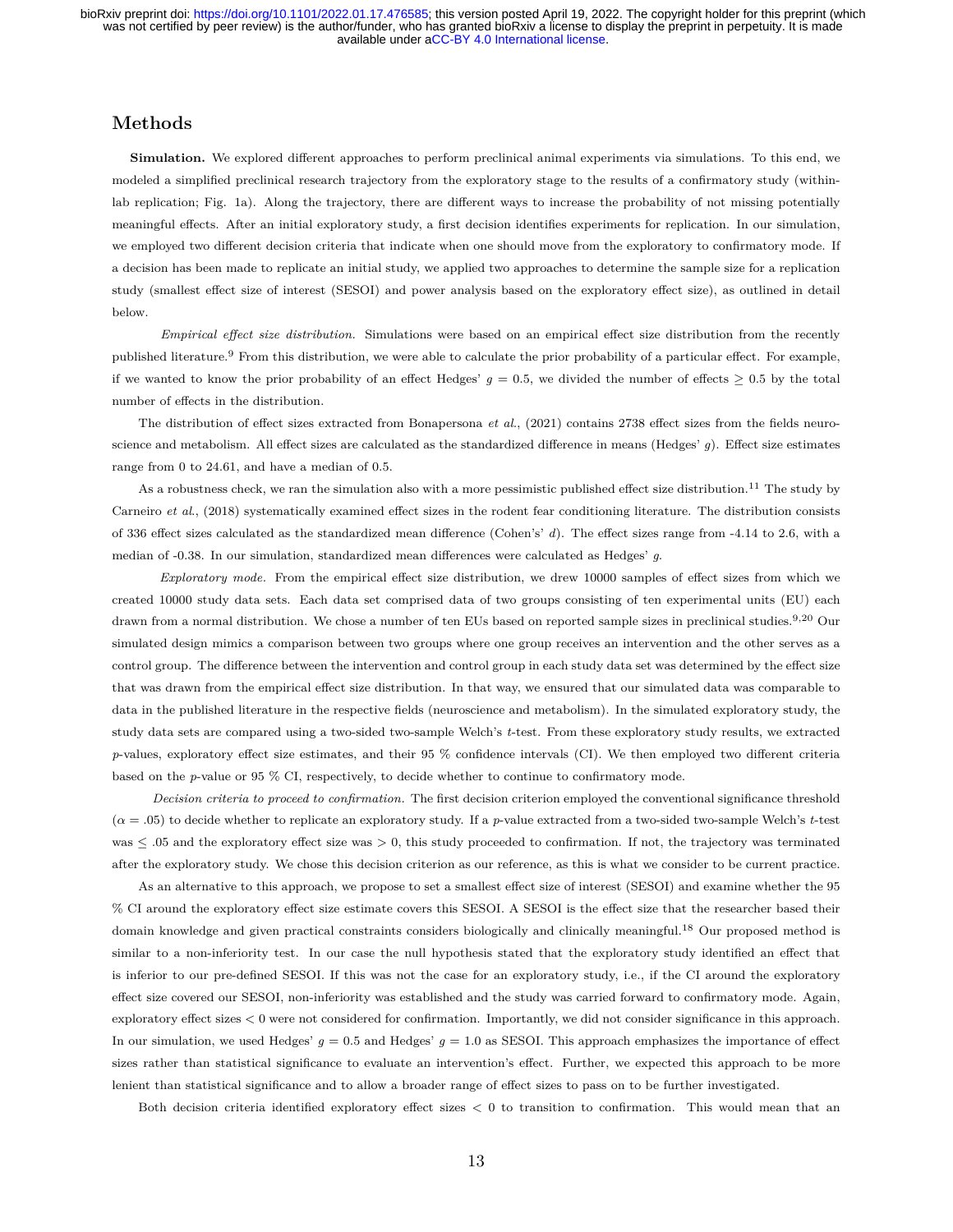experiment which showed an effect in favor of the control would be replicated. As we think this is an unrealistic scenario, negative effect sizes were not carried forward to confirmation in the simulation. Based on the underlying effect size, these negatives were categorized as false negatives or true negatives to later calculate the outcomes across the two trajectories.

*Approaches to determine sample size for replication.* Once the decision to continue to confirmatory mode has been made, we employed two different approaches to determine the sample size for the confirmatory study. After the exploratory study, only effect sizes that showed an effect in favor of the treatment were considered for further investigation. Thus, for the confirmatory study, a one-sided two-sample Welch's *t*-test was performed. In the Standard trajectory, the desired power level for the confirmatory study was set to .80, *α* was set to .05. To determine the sample size given power and *α*, we used the exploratory effect size estimate. In the SESOI trajectory, we employed the same SESOI used as decision criterion earlier to calculate the confirmatory sample size. Our SESOI was set such that the confirmatory study has a power of .50 to detect an effect of this size. This power level was chosen to ensure that the likelihood of a false positive finding below the threshold determined by our SESOI is negligible. The aim during confirmation is to weed out false positives. Additionally, 0.5 is only the *smallest* effect size we are interested in, meaning all other effect sizes of interest (i.e., effect sizes > 0.5) have a higher chance of being detected.<sup>21</sup> This increase in power is larger with a power level of 50 % compared to a power level of 80 % as illustrated by the power curves in Fig. S2.

*Confirmatory mode.* For each of the studies that met the decision criterion after the exploratory study (either  $p \leq .05$  or SESOI within the 95 % CI of the exploratory effect size estimate), a confirmatory study was performed. The number of studies conducted varied with the decision criterion used and, in case of the criterion employing a SESOI, also with the SESOI (0.5 and 1.0). A confirmatory study was performed as a one-sided two-sample Welch's *t*-test, where the number of animals in each group was determined by the approach to determine the sample size. For a confirmatory study to be considered "successful", the *p*-value had to be below the conventional significance threshold ( $\alpha = .05$ ).

*Outcome variables.* We compared the two trajectories (Standard and SESOI) regarding the transition rates from exploration to confirmation, number of animals needed in the confirmatory study, and positive predictive value (PPV), negative predictive value (NPV), false positive rate (FPR), and false negative rate (FNR) across the trajectories. Importantly, the PPV and NPV were calculated from the known prior probability (given by the empirical effect size distribution), the sensitivity (true positive rate), and the specificity (true negative rate). To make the rates comparable for the Standard and SESOI trajectory, we did not specify a non-existent effect as zero, but as an effect that is smaller than our SESOI (0.5 and 1.0, respectively). A true positive thus is a significant result that reflects an underlying effect of at least 0.5 (or 1.0, if our SESOI was 1.0). If a significant result represents an underlying effect smaller than 0.5 (or 1.0), this is categorized as a false positive (likewise for true and false negatives). This is a departure from the classical definition in the null hypothesis significance testing framework, where the benchmark against which is tested is zero.

*Additional trajectories.* In addition to the two trajectories compared in the main text, we also performed all simulations and analyses with the two crossed-over trajectories where each decision criterion is combined with the respective other approach to determine the sample size for confirmation. This resulted in the two trajectories SESOI-Standard (SESOI as decision criterion to move from exploration to confirmation + sample size estimation using the exploratory effect size estimate) and Standard-SESOI (Conventional significance threshold as decision criterion + SESOI for sample size estimation). Sample sizes in confirmation as well as outcomes across the trajectories are shown in Fig. S8 and Fig. S9.

*Robustness checks.* As robustness checks, we simulated all trajectories with an initial sample size (*ninit*) of 5, 7 and 15 animals per group (in addition to 10 as described in the main part). We further performed all simulations and analyses with additional SESOI 0.1, 0.3, and 0.7. Outcomes are displayed in Fig. S4–S7. We also varied the significance threshold employed as decision criterion after exploration in the standard trajectory. The outcomes resulting from a more lenient significance threshold of  $\alpha = 0.1$  are displayed in Fig. S10 and Fig. S11. For the SESOI trajectory, we additionally varied the confidence interval around the exploratory effect size estimate used to determine whether to transition to confirmation. Transition rates and outcomes across trajectory are displayed in Fig. S1 and Fig. S2. Lastly, for the SESOI trajectory, we calculated the sample size for confirmation setting the power to .80 to investigate whether this would have beneficial effects on our outcomes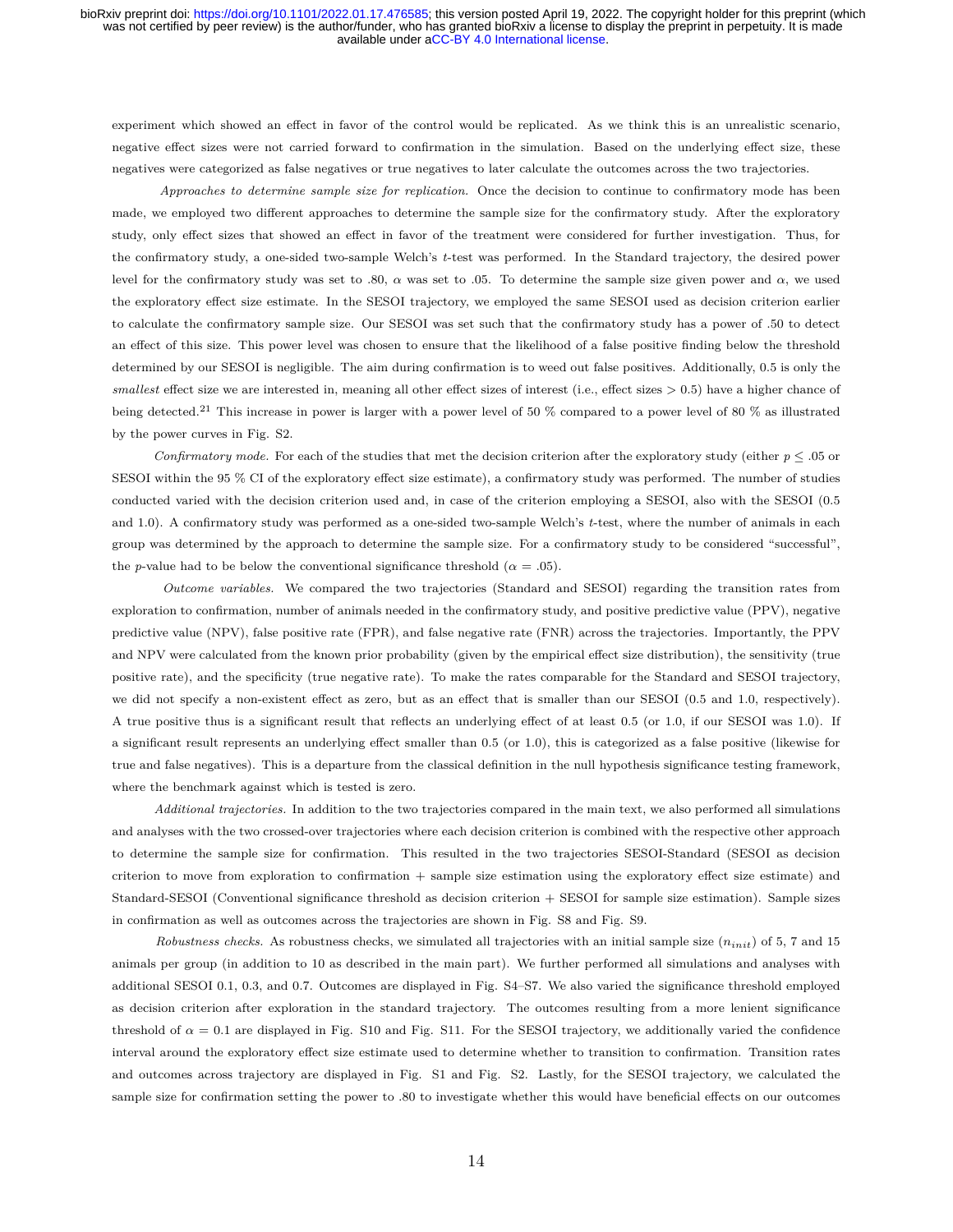of interest. Outcomes are shown in Fig. S3.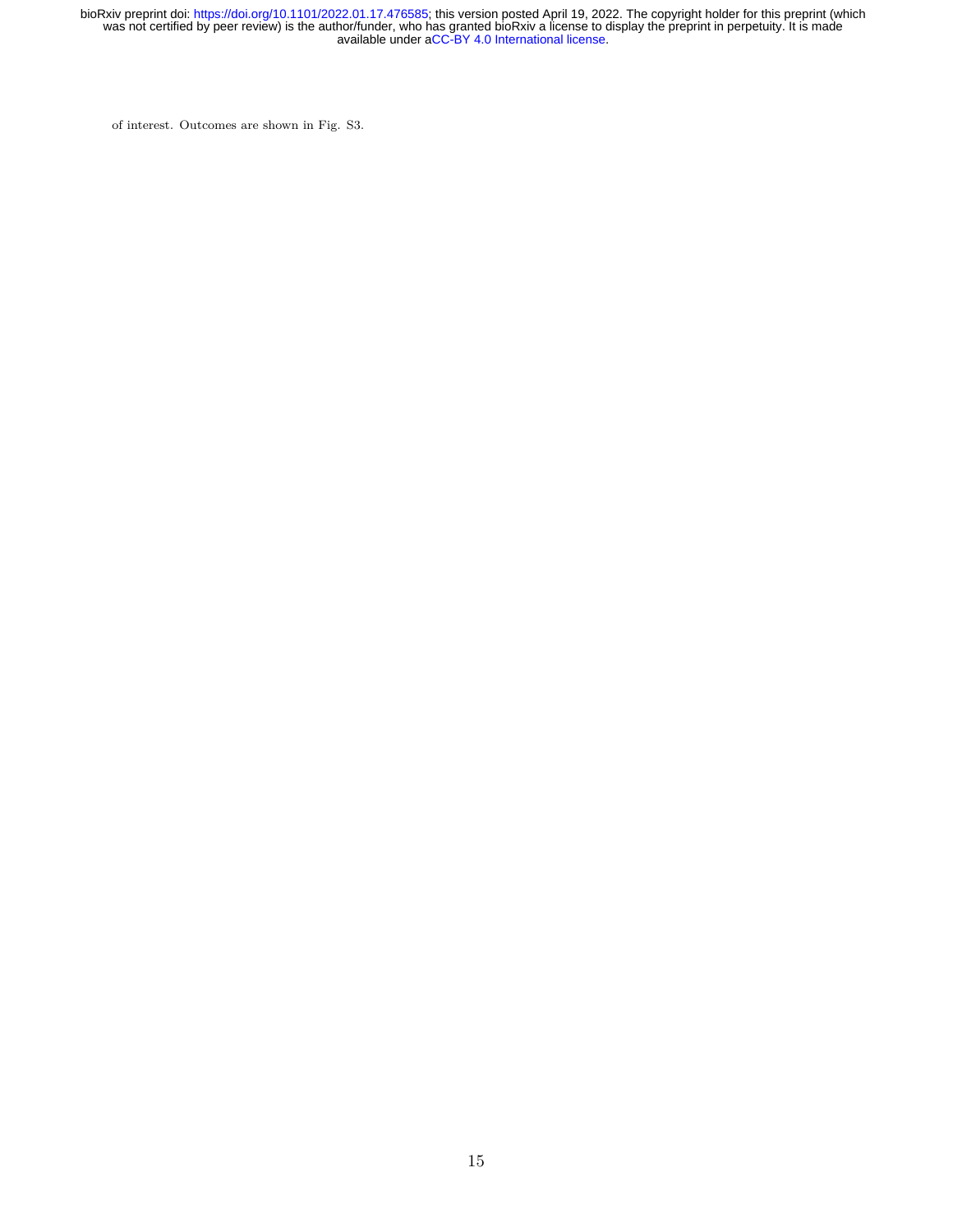# **References**

- 1. Kimmelman, J., Mogil, J. S. & Dirnagl, U. Distinguishing between exploratory and confirmatory preclinical research will improve translation. *PLoS biology* **12**, e1001863 (2014).
- 2. Landis, S. C. *et al.* A call for transparent reporting to optimize the predictive value of preclinical research. *Nature* **490**, 187–191 (2012).
- 3. Dirnagl, U. Thomas willis lecture: Is translational stroke research broken, and if so, how can we fix it? *Stroke* **47**, 2148–2153 (2016).
- 4. Mogil, J. S. & Macleod, M. R. No publication without confirmation. *Nature News* **542**, 409 (2017).
- 5. Drude, N. I., Gamboa, L. M., Danziger, M., Dirnagl, U. & Toelch, U. Science forum: Improving preclinical studies through replications. *eLife* **10**, e62101 (2021).
- 6. Chuang-Stein, C., Kirby, S., Hirsch, I. & Atkinson, G. The role of the minimum clinically important difference and its impact on designing a trial. *Pharmaceutical statistics* **10**, 250–256 (2011).
- 7. Howells, D. W., Sena, E. S., O'Collins, V. & Macleod, M. R. Improving the efficiency of the development of drugs for stroke. *International Journal of Stroke* **7**, 371–377 (2012).
- 8. Kane, P. B. & Kimmelman, J. Science forum: Is preclinical research in cancer biology reproducible enough? *Elife* **10**, e67527 (2021).
- 9. Bonapersona, V., Hoijtink, H., Sarabdjitsingh, R. & Joëls, M. Increasing the statistical power of animal experiments with historical control data. *Nature Neuroscience* 1–8 (2021).
- 10. Ioannidis, J. P. Why most published research findings are false. *PLoS medicine* **2**, e124  $(2005).$
- 11. Carneiro, C. F., Moulin, T. C., Macleod, M. R. & Amaral, O. B. Effect size and statistical power in the rodent fear conditioning literature–a systematic review. *PloS one* **13**, e0196258 (2018).
- 12. Mullane, K. & Williams, M. Preclinical models of alzheimer's disease: Relevance and translational validity. *Current protocols in pharmacology* **84**, e57 (2019).
- 13. O'Collins, V. E. *et al.* 1,026 experimental treatments in acute stroke. *Annals of neurology* **59**, 467–477 (2006).
- 14. Perrin, S. Preclinical research: Make mouse studies work. *Nature News* **507**, 423 (2014).
- 15. Petrov, D., Mansfield, C., Moussy, A. & Hermine, O. ALS clinical trials review: 20 years of failure. Are we any closer to registering a new treatment? *Frontiers in aging neuroscience* **9**, 68 (2017).
- 16. Van Den Berg, L. H. *et al.* Revised airlie house consensus guidelines for design and implementation of ALS clinical trials. *Neurology* **92**, e1610–e1623 (2019).
- 17. Macleod, M. R. *et al.* Evidence for the efficacy of NXY-059 in experimental focal cerebral ischaemia is confounded by study quality. *Stroke* **39**, 2824–2829 (2008).
- 18. Lakens, D. Sample size justification. (2021).
- 19. Held, L. A new standard for the analysis and design of replication studies. *Journal of the Royal Statistical Society: Series A (Statistics in Society)* **183**, 431–448 (2020).